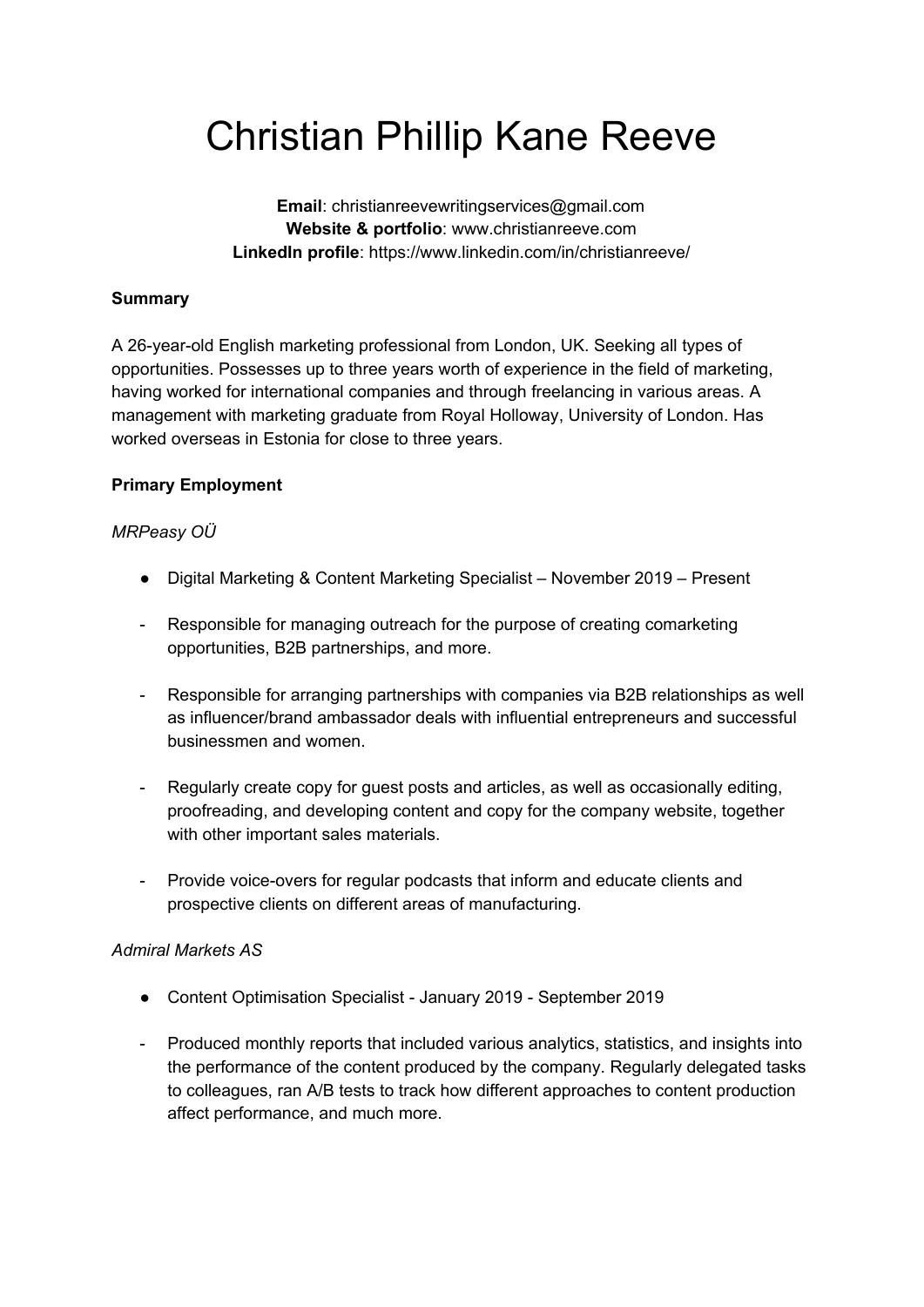- Contributed to and developed plans for the revamping of products such as Admiral Markets' 'Trading Spotlight', 'Zero to Hero' & 'Traders Talk' webinar series. Created copy and names for the webinars, together with designing the structures and topics for them.
- Regularly used a variety of programs and systems including Ahrefs, Google Analytics, Jira, Google Suite, Slack, Tableau, Buffer, Zoom, GoToWebinar, Confluence, and an internal CMS.
- Copywriter June 2018 January 2019
- Was responsible for most of the new SEO content that was produced both in-house and by external writers. Made sure that all web content had been proofed, edited, rewritten, and that it contained all the necessary high-ranking keywords.
- Assessed whether meta titles and meta descriptions, together with the overall formatting of the content produced met the ever-changing standards of Google, Ahrefs, and other important businesses involved in the field of content optimization.
- Regularly conducted keyword research, continuously suggested ideas for new content, and constantly sought new ways to perform tasks to improve the efficiency of everyday work and save time.
- Managed and was responsible for an SEO content audit project. The goal of this project was to improve all the articles & tutorials in the education section of the website so that the overall quality met market expectations and would attract more clients. Was able to achieve this goal in January 2019, having started the project in August 2018. Over 250 articles were audited in total.

### *Self-Employed*

- Freelance Writer & Content Creator October 2018 Present
- Provide freelance copywriting, SEO services, general marketing consultancy, and content creation services. Services include content writing, writing articles, proofreading, managing blogs, social media marketing, editing, conducting keyword search, creating adverts for Google & Facebook, consulting clients on how to implement the best SEO practices, designing and editing images, and much more.

### *Rost Traffic OÜ*

- Copywriter February 2018 May 2018
- Worked for Rost Traffic OÜ, a digital marketing agency, as a copywriter/content creator.